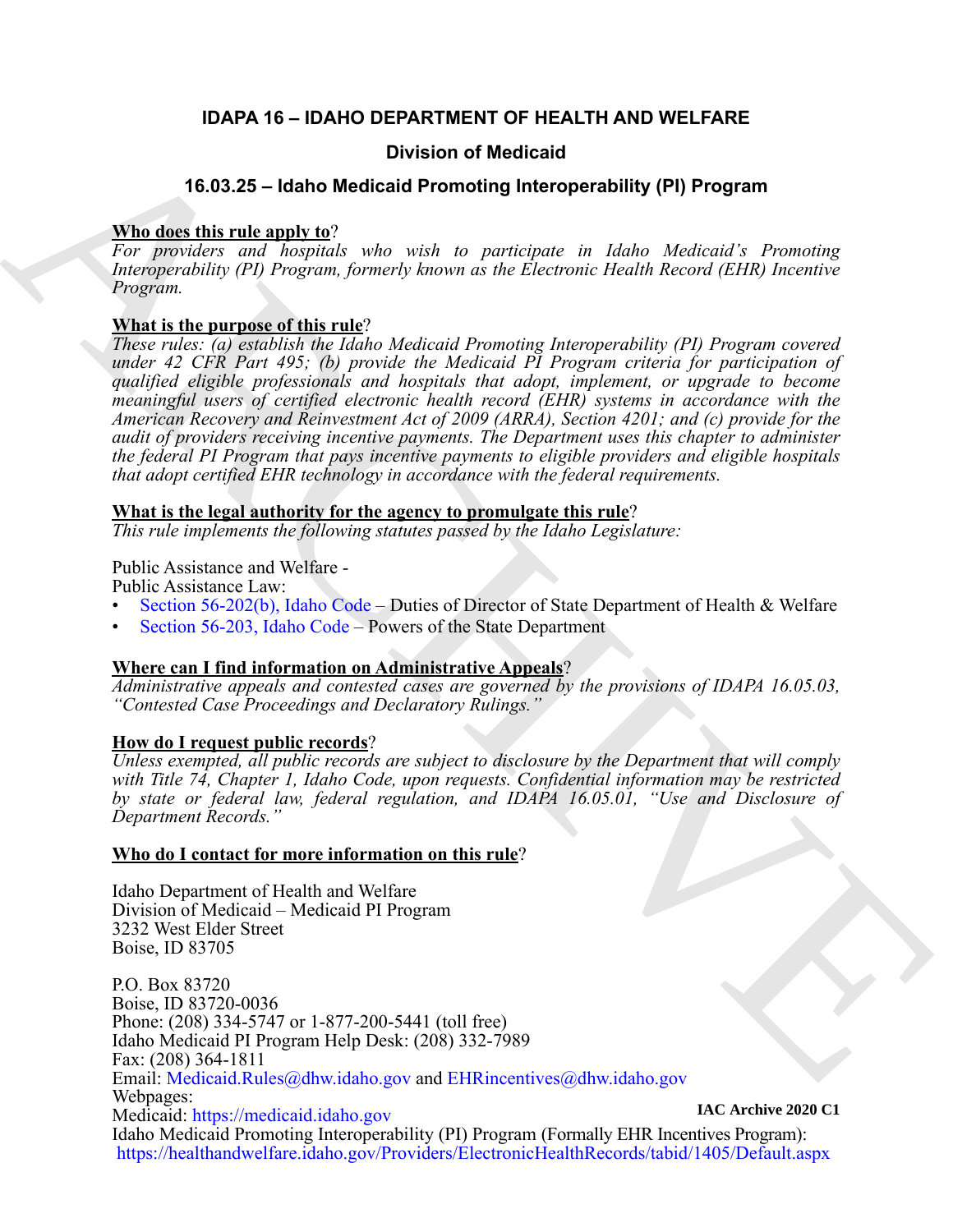# **Table of Contents**

## 16.03.25 - Idaho Medicaid Promoting Interoperability (PI) Program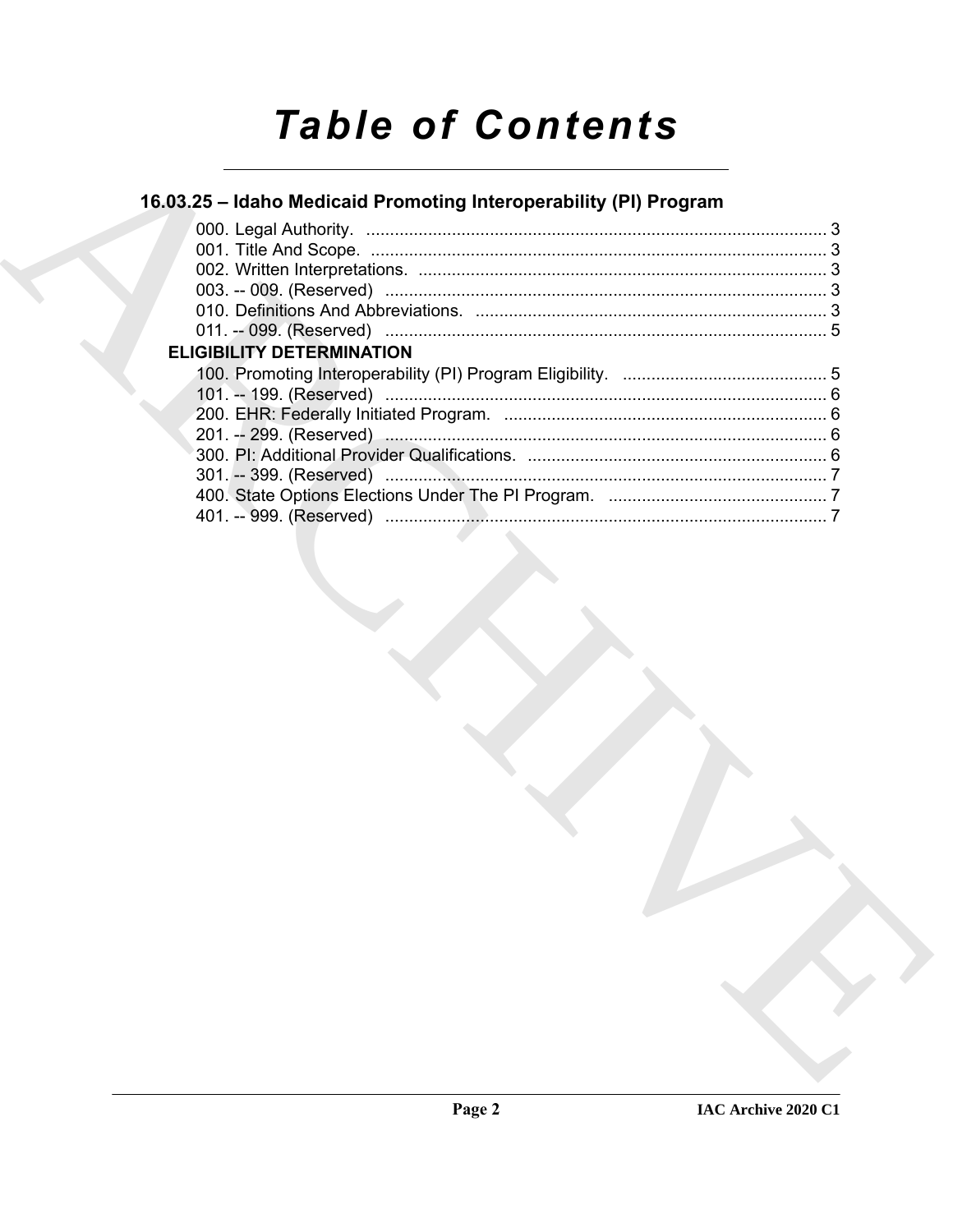#### <span id="page-2-13"></span><span id="page-2-11"></span>**16.03.25 – IDAHO MEDICAID PROMOTING INTEROPERABILITY (PI) PROGRAM**

#### <span id="page-2-1"></span><span id="page-2-0"></span>**000. LEGAL AUTHORITY.**

**01. Rulemaking Authority**. Under Sections 56-202, 56-203, and 56-1054, Idaho Code, the Department has the authority to adopt rules regarding the Idaho Medicaid Promoting Interoperability (PI) Program. This program was formerly known as the "Idaho Medicaid Electronic Health Record (EHR) Incentive Program."

(3-20-20)

<span id="page-2-12"></span>**02. General Administrative Authority**. The American Reinvestment and Recovery Act of 2009 (ARRA), Section 4201, and 42 CFR Part 495, provide the basic authority for administration of this federal program.  $(4-4-13)$ 

#### <span id="page-2-14"></span><span id="page-2-2"></span>**001. TITLE AND SCOPE.**

**01.** Title. These rules are titled IDAPA 16.03.25, "Idaho Medicaid Promoting Interoperability (PI)<br>(3-20-20) Program." (3-20-20)

<span id="page-2-16"></span><span id="page-2-15"></span>**02. Scope**. These rules: (4-4-13)

**a.** Establish the Medicaid Electronic Health Record (EHR) Incentive Program for Idaho covered under  $42$  CFR Part 495. (4-4-13)

0.<br>
Appendix in Bottomakey Awabrick, Toker Residents Social Award Stocks Associates (and the Controlling Proposition Controlling Proposition 2011)<br>
This popular was the main of the Model Mechanism and the second in the s **b.** Provide the Medicaid EHR Incentive Program criteria for participation of qualified eligible professionals and hospitals that adopt, implement, or upgrade to become meaningful users of certified electronic health record systems in accordance with the American Recovery and Reinvestment Act of 2009 (ARRA), Section 4201. (4-4-13)

<span id="page-2-17"></span>

|  | Provide for the audit of providers receiving incentive payments. |  |  |
|--|------------------------------------------------------------------|--|--|
|  |                                                                  |  |  |

#### <span id="page-2-3"></span>**002. WRITTEN INTERPRETATIONS.**

This agency may have written statements that pertain to the interpretations of the rules of this chapter. These documents are available for public inspection. (3-20-20)

#### <span id="page-2-4"></span>**003. -- 009. (RESERVED)**

#### <span id="page-2-6"></span><span id="page-2-5"></span>**010. DEFINITIONS AND ABBREVIATIONS.**

For the purposes of this chapter of rules the following terms apply: (4-4-13)

**01. Acute Care Hospital**. A health care facility, including a critical access hospital, with a CMS Certification Number that ends in 0001-0879 or 1300-1399. An acute care hospital: (4-4-13)

<span id="page-2-7"></span>**a.** Must have ten percent (10%) Medicaid patient discharges; (4-4-13)

**b.** Is a primary health care facility where the average length of patient stay is twenty-five (25) days or fewer.  $(4-4-13)$ 

#### <span id="page-2-8"></span>**02. Adopt, Implement, or Upgrade (AIU)**. (4-4-13)

**a.** Acquire, purchase, or secure access to certified EHR technology; (4-4-13)

**b.** Install or commence utilization of certified EHR technology capable of meeting meaningful use requirements; or  $(4-4-13)$ 

**c.** Expand the available functionality of certified EHR technology capable of meeting meaningful use requirements at the practice site, including staffing, maintenance, and training, or upgrade from existing EHR technology to certified EHR technology. (4-4-13)

**03. Attestation**. Signature as a witness by each professional or hospital who applies to the PI Program signifying the information they have provided is true and genuine and affirms that they meet the incentive payment eligibility criteria. (3-20-20)

<span id="page-2-10"></span><span id="page-2-9"></span>**04. Border States**. The border states for Idaho are: Washington, Oregon, Nevada, Utah, Wyoming, and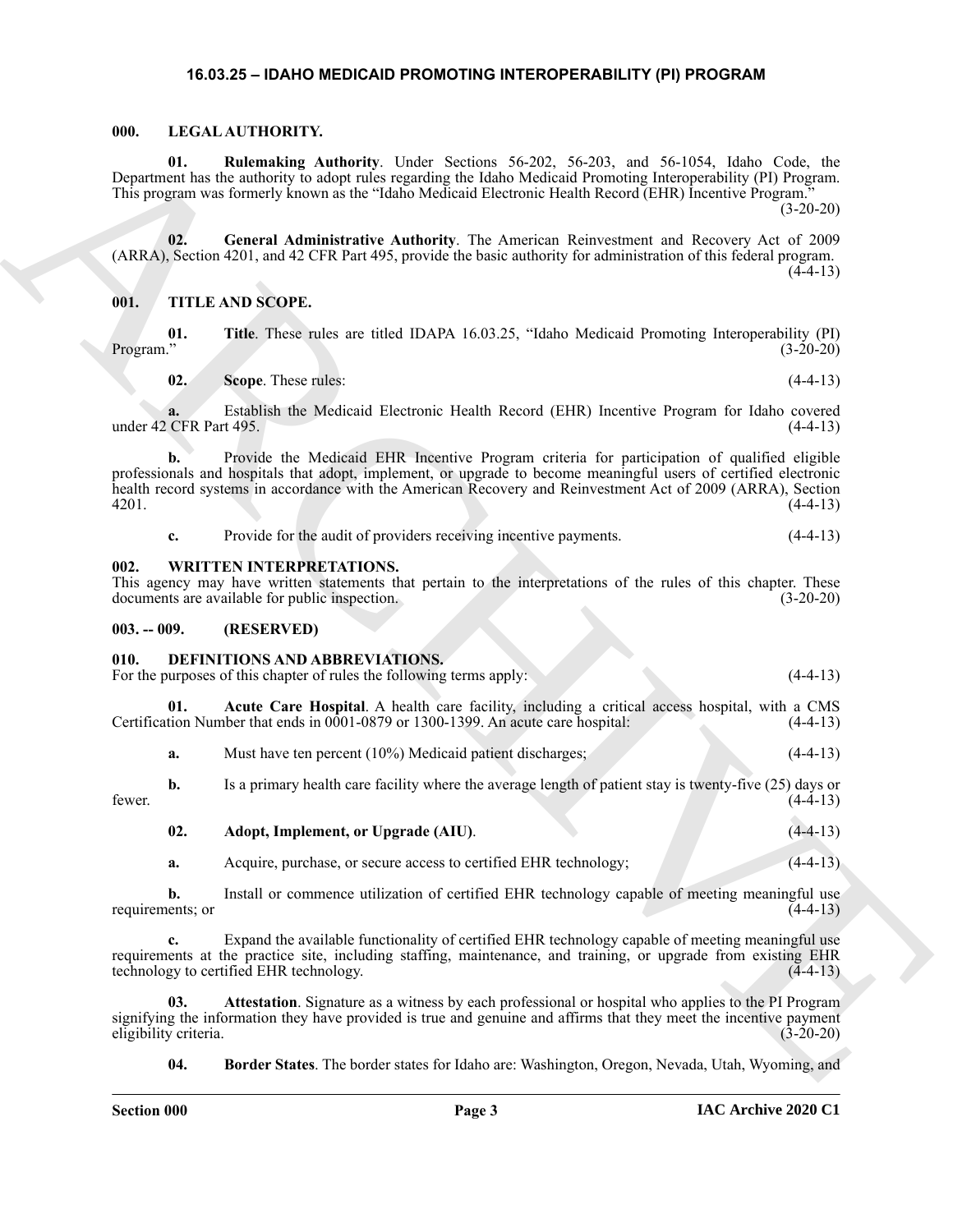#### <span id="page-3-3"></span><span id="page-3-2"></span><span id="page-3-1"></span><span id="page-3-0"></span>*IDAHO ADMINISTRATIVE CODE IDAPA 16.03.25 – Idaho Medicaid Promoting Interoperability (PI) Program*

<span id="page-3-12"></span><span id="page-3-11"></span><span id="page-3-10"></span><span id="page-3-9"></span><span id="page-3-8"></span><span id="page-3-7"></span><span id="page-3-6"></span><span id="page-3-5"></span><span id="page-3-4"></span>

| Department. The Idaho Department of Health and Welfare. | $(4-4-13)$ |
|---------------------------------------------------------|------------|
|---------------------------------------------------------|------------|

|                                  | <b>Department of Health and Welfare</b>                                                                                                                                                                                                                                                                                                                                                                                                                         | <b>Promoting Interoperability (PI) Program</b> |
|----------------------------------|-----------------------------------------------------------------------------------------------------------------------------------------------------------------------------------------------------------------------------------------------------------------------------------------------------------------------------------------------------------------------------------------------------------------------------------------------------------------|------------------------------------------------|
| Montana.                         |                                                                                                                                                                                                                                                                                                                                                                                                                                                                 | $(4-4-13)$                                     |
| 05.                              | Certified EHR Technology. As defined in 42 CFR Section 495.4 and 45 CFR Section 170.102, in<br>accordance with the Office of the National Coordinator for Health Information Technology EHR certification criteria.                                                                                                                                                                                                                                             | $(3-20-20)$                                    |
| 06.                              | Children's Hospital. As referenced in 42 CFR Section 495.302, a separately certified hospital,<br>either freestanding or hospital-within-hospital, that has a CMS Certification Number that ends in 3300–3399 and<br>predominantly treats individuals under twenty-one (21) years of age.                                                                                                                                                                       | $(4-4-13)$                                     |
| 07.                              | <b>CMS.</b> Centers for Medicare and Medicaid Services.                                                                                                                                                                                                                                                                                                                                                                                                         | $(4-4-13)$                                     |
| 08.                              | Critical Access Hospital (CAH). A small, generally geographically remote facility that provides<br>outpatient and inpatient hospital services to people in rural areas. The designation was established by law, for special<br>payments under the Medicare program. A critical access hospital:                                                                                                                                                                 | $(4-4-13)$                                     |
| a.                               | Is located in a rural area and provides 24-hour emergency services;                                                                                                                                                                                                                                                                                                                                                                                             | $(4-4-13)$                                     |
| b.                               | Has an average length-of-stay for its patients of ninety-six (96) hours or less;                                                                                                                                                                                                                                                                                                                                                                                | $(4-4-13)$                                     |
| c.                               | Is located more than thirty-five (35) miles (or more than fifteen (15) miles in areas with<br>mountainous terrain) from the nearest hospital or is designated by the State as a "necessary provider"; and (4-4-13)                                                                                                                                                                                                                                              |                                                |
| d.                               | Has no more than twenty-five (25) beds.                                                                                                                                                                                                                                                                                                                                                                                                                         | $(4-4-13)$                                     |
| 09.                              | CY. Calendar Year.                                                                                                                                                                                                                                                                                                                                                                                                                                              | $(4-4-13)$                                     |
| 10.                              | <b>Dentist</b> . A person who meets all the applicable requirements to practice as a licensed dentist under<br>IDAPA 24.31.01, "Rules of the Idaho State Board of Dentistry."                                                                                                                                                                                                                                                                                   | $(4-4-13)$                                     |
| 11.                              | Department. The Idaho Department of Health and Welfare.                                                                                                                                                                                                                                                                                                                                                                                                         | $(4-4-13)$                                     |
| 12.                              | <b>EHR.</b> Electronic Health Record.                                                                                                                                                                                                                                                                                                                                                                                                                           | $(4-4-13)$                                     |
| 13.<br>or a children's hospital. | Eligible Hospital. An acute care hospital with at least ten percent $(10%)$ Medicaid patient volume                                                                                                                                                                                                                                                                                                                                                             | $(4-4-13)$                                     |
| 14.<br>495.306.                  | Eligible Professional. A physician, dentist, nurse practitioner (including a nurse-midwife nurse<br>practitioner), or a physician assistant practicing in a Federally Qualified Health Center (FQHC) or a Rural Health<br>Clinic (RHC) that is led by a physician assistant and meets patient volume requirements described in 42 CFR Section                                                                                                                   | $(4-4-13)$                                     |
| 15.                              | Eligible Provider. Eligible hospital or eligible professional.                                                                                                                                                                                                                                                                                                                                                                                                  | $(4-4-13)$                                     |
| 16.                              | Eligible Provider, Hospital-Based. In accordance with 42 CFR Section 495.4, an eligible provider<br>who furnishes ninety (90) percent or more of their covered professional services in a hospital setting in the CY<br>preceding the payment year. A setting is considered a hospital setting if it is a site of service that would be identified<br>by the codes used in the HIPAA standard transactions as an inpatient hospital, or emergency room setting. | $(4-4-13)$                                     |
| 17.                              | Encounter.                                                                                                                                                                                                                                                                                                                                                                                                                                                      | $(4-4-13)$                                     |
| a.                               | For an eligible hospital either may apply:                                                                                                                                                                                                                                                                                                                                                                                                                      | $(4-4-13)$                                     |
| i.                               | Services rendered to an individual per inpatient discharge; or                                                                                                                                                                                                                                                                                                                                                                                                  | $(4-4-13)$                                     |
| ii.                              | Services rendered to an individual in an emergency department on any one (1) day;                                                                                                                                                                                                                                                                                                                                                                               | $(4-4-13)$                                     |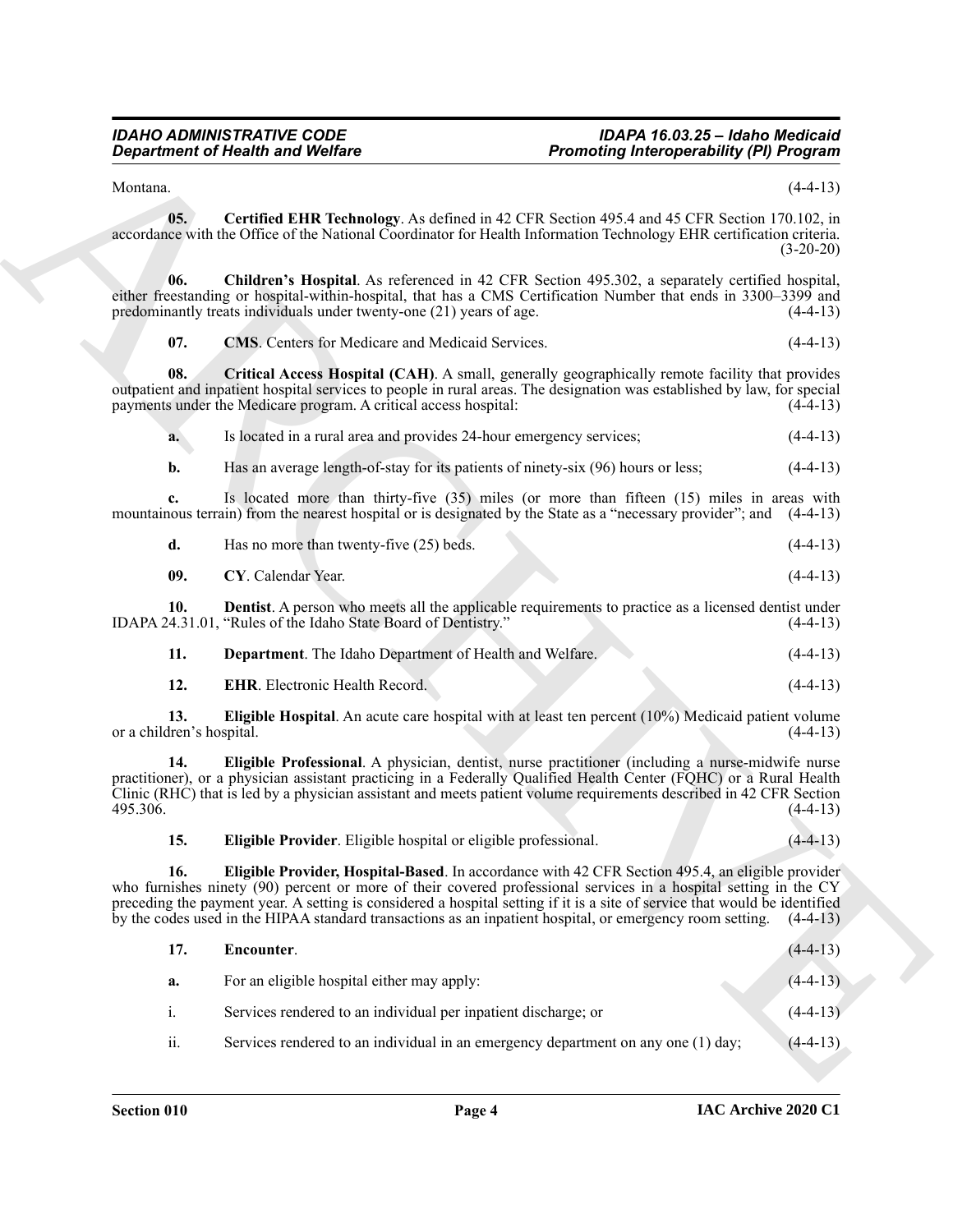#### *IDAHO ADMINISTRATIVE CODE IDAPA 16.03.25 – Idaho Medicaid Promoting Interoperability (PI) Program*

<span id="page-4-3"></span>**b.** For an eligible professional, services rendered to an individual on any one (1) day. (4-4-13)

**18. Enrolled Provider**. A hospital or health care practitioner who is actively registered with the PI Program. (3-20-20)

<span id="page-4-6"></span><span id="page-4-5"></span><span id="page-4-4"></span>**19. Federal Fiscal Year (FFY)**. The federal fiscal year is from October 1 to September 30. (4-4-13)

**20. Federally Qualified Health Center (FQHC)**. A federal designation for a medical entity that meets the requirements of 42 U.S.C. Section 1395x(aa)(4). The FQHC may be located in either a rural or urban area designated as a shortage area or in an area that has a medically underserved population. (4-4-13)

**21. Hospital-Based**. An eligibility criterion that excludes an eligible professional from participating in the PI Program when an eligible professional furnishes 90 percent (90%) or more of the eligible professional's Medicaid covered services in a hospital emergency room (place of service code 23), or inpatient hospital (place of service code 21) in the CY preceding the payment year. (3-20-20)

<span id="page-4-7"></span>**22. Meaningful EHR User**. An eligible provider that, for an EHR reporting period for a payment year, demonstrates meaningful use of certified EHR technology by meeting the applicable objectives and associated measures in 42 CFR Part 495. (3-20-20)

**23. Nurse Practitioner (NP)**. A licensed registered nurse (RN) who meets all the applicable requirements to practice as nurse practitioner under Title 54, Chapter 14, Idaho Code, and IDAPA 24.34.01, "Rules of the Idaho Board of Nursing," and as defined in 42 CFR Section 440.166. the Idaho Board of Nursing," and as defined in  $42$  CFR Section  $440.166$ .

<span id="page-4-10"></span><span id="page-4-9"></span><span id="page-4-8"></span>

| 24. | <b>Payment Year.</b>                    | $(4-4-13)$ |
|-----|-----------------------------------------|------------|
| а.  | The CY for an eligible professional; or | $(4-4-13)$ |
|     | The FFY for an eligible hospital.       | $(4-4-13)$ |

**25. Physician**. A person possessing a Doctorate of Medicine degree or a Doctor of Osteopathy degree and licensed to practice medicine by a State or United States territory, and who performs services as defined in 42  $CFR Section 440.50.$  (4-4-13)

<span id="page-4-11"></span>**26. Physician Assistant**. A person who meets all the applicable requirements to practice as licensed physician assistant under Title 54, Chapter 18, Idaho Code, and IDAPA 24.33.02, "Rules for the Licensure of Physician Assistants," and who performs services as defined in 42 CFR Section 440.60. (4-4-13)

#### <span id="page-4-1"></span><span id="page-4-0"></span>**011. -- 099. (RESERVED)**

## <span id="page-4-12"></span>**ELIGIBILITY DETERMINATION**

**(Sections 100-399)**

#### <span id="page-4-13"></span><span id="page-4-2"></span>**100. PROMOTING INTEROPERABILITY (PI) PROGRAM ELIGIBILITY.**

**01. Providers and Hospitals Eligible to Participate in the PI Program**. The Department administers the federal PI Program that pays incentive payments to eligible providers and eligible hospitals that adopt, implement, upgrade, and meaningfully use certified EHR technology in accordance with the provisions of 42 CFR Part 495. Providers and hospitals eligible to participate in the PI Program are identified in 42 CFR Section 495.304. (3-20-20)

**Expansion of Newthern Controlling (CP) Proposition**<br> **Proposition CP**<br> **Expansion Controlling (CP) Proposition**<br> **Expansion Controlling (CP) CP**<br> **Expansion Controlling CP**<br> **Expansion Controlling CP**<br> **Expansion 02. Department Reviewing and Auditing of PI Program Participants**. As authorized by 42 CFR Part 495, the Department reviews and may audit all professionals and hospitals participating in the PI Program. The Department reviews all practice, documentation, and data related to the EHR technology to determine whether professionals and hospitals participating in the PI Program are eligible and complying with the state and federal rules and regulations. The Department uses a defined audit strategy for auditing the PI Program. PI Program participants must meet the following requirements: must meet the following requirements: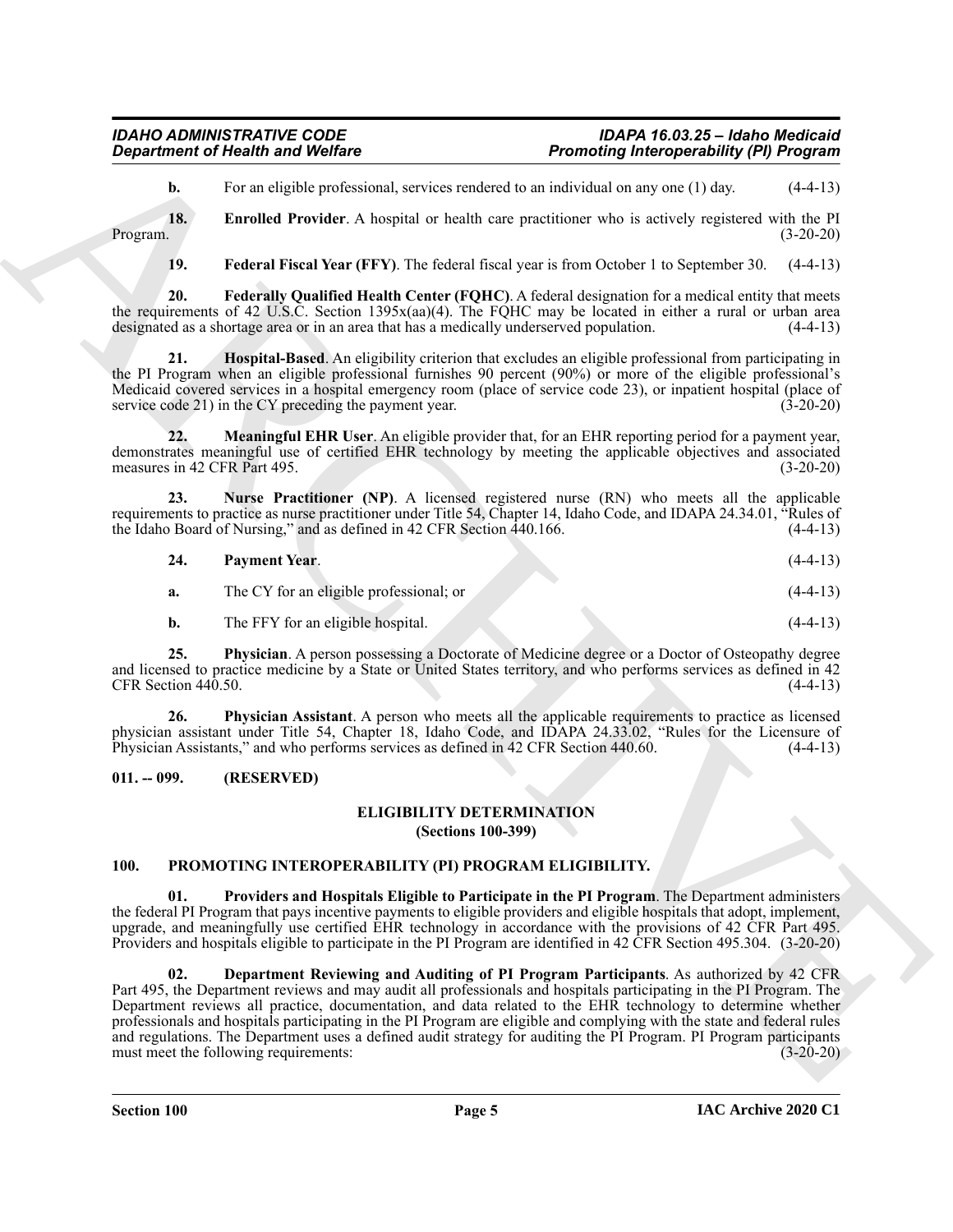**a.** Patient volume thresholds and calculations, as outlined in 42 CFR Sections 495.304 and 495.306.  $(4-4-13)$ 

**b.** Eligibility criteria and payment limitations, as outlined in 42 CFR Sections 495.10, 495.304, 495.306, 495.308, and 495.310. (4-4-13)

**c.** Attestations and compliance demonstrations including, at a minimum: (4-4-13)

i. Attestations that certified EHR technology has been adopted, implemented, or upgraded; and  $(4-4-13)$ 

ii. Demonstrations of meaningful use, as outlined in 42 CFR Sections 495.20, 495.22, 495.24, 495.6, and 495.8. (3-20-20)

**d.** The payment process and incentive payment amounts, as outlined in 42 CFR Sections 495.310, 495.312, 495.314, and 495.316. (4-4-13)

**e.** Additional issues regarding PI Program eligibility, participation, documentation, and compliance as outlined in 42 CFR Part 495. (3-20-20)

#### <span id="page-5-4"></span><span id="page-5-0"></span>**101. -- 199. (RESERVED)**

#### <span id="page-5-1"></span>**200. EHR: FEDERALLY INITIATED PROGRAM.**

**01. Voluntary Federal Program**. The PI Program is a federal program, using federal funding, and is voluntary for providers. The Department has no obligation to pay incentive payments to the provider once federal funding is exhausted. (3-20-20)

#### <span id="page-5-6"></span><span id="page-5-5"></span>**02. Idaho Sanctions/Outstanding Debt**. (4-4-13)

**Department of Nealth wave Wolfing and School Archives and School Archives (25 (36 Section 2019) (26 Section 2019)**<br>
ARC[H](http://exclusions.oig.hhs.gov/)IVES and the School School School School School School School School School School School School Sch **a.** To be eligible for incentive payments, providers must be free of both state and federal level sanctions and exclusions as provided in Section 56-209h, Idaho Code, IDAPA 16.05.07, and 42 CFR Part 455. Providers who are on either the Idaho Medicaid Provider Exclusion List or on the federal List of Excluded Individuals/Entities (http://exclusions.oig.hhs.gov/) are not eligible to participate in the PI Program. (3-20-20)

**b.** The Department will reference the Idaho State Sanctions and the Outstanding Debt-Termination Exclusion Lists. Federal level checks with the Office of the Inspector General (OIG) will be conducted through the Idaho Incentive Management System (IIMS) and CMS interface. (4-4-13)

**c.** Detection for improper payment will be conducted both at the state program level and at the federal level, as referenced in 42 CFR Sections  $495.368(a)(1)(i) \& (ii)$ . (4-4-13)

#### <span id="page-5-2"></span>**201. -- 299. (RESERVED)**

#### <span id="page-5-7"></span><span id="page-5-3"></span>**300. PI: ADDITIONAL PROVIDER QUALIFICATIONS.**

**01. Out-of-State Professionals and Hospitals**. Incentive payments will be made only to Idaho Medicaid providers (professionals with an Idaho Medicaid Provider Agreement), unless they predominantly practice in an RHC or FQHC that is an Idaho Medicaid provider. (3-20-20)

**02. Patient Volume Calculation**. Encounters for out-of-state Medicaid members (Border States only) may be included in the patient volume calculation only if needed to meet patient volume threshold. Out-of-state encounters must then be included in the numerator and the denominator of the patient volume calculation. (4-4-13)

**03. Eligible Professionals (EP) Licensure**. The Department will consider a provisional license the same as licenses.  $(4-4-13)$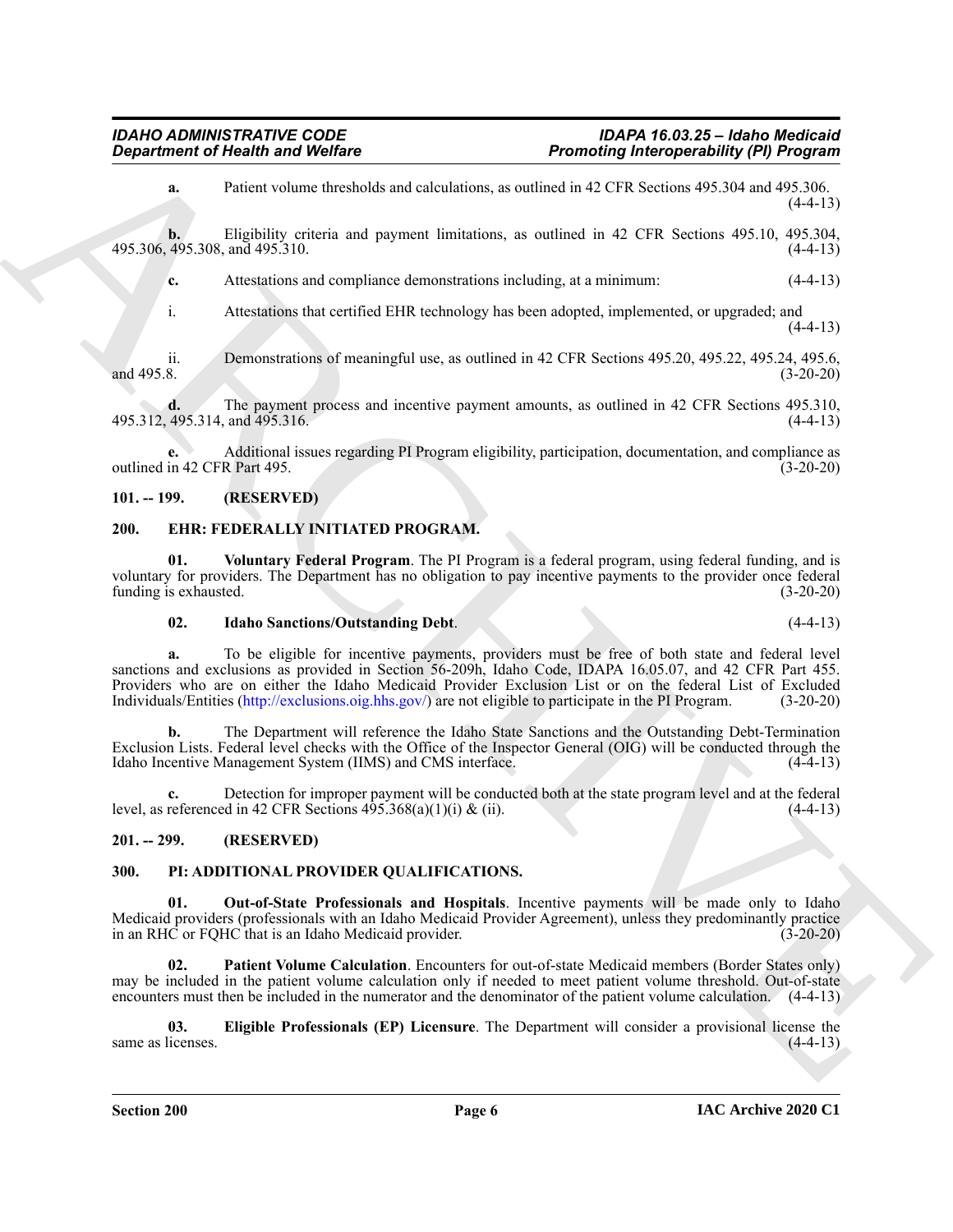#### *IDAHO ADMINISTRATIVE CODE IDAPA 16.03.25 – Idaho Medicaid Promoting Interoperability (PI) Program*

#### <span id="page-6-0"></span>**301. -- 399. (RESERVED)**

#### <span id="page-6-3"></span><span id="page-6-1"></span>**400. STATE OPTIONS ELECTIONS UNDER THE PI PROGRAM.**

In addition to the federal provisions in the ARRA, Section 4201, the PI Program is governed by federal regulations at 42 CFR Part 495. In compliance with the requirements of federal law, the Department establishes the following State options under the PI Program: (3-20-20)

**01. Calculating Patient Volume**. For purposes of calculating patient volume as required by 42 CFR Section 495.306, the Department has elected eligible professionals and eligible hospitals to use 42 CFR Section  $495.306(c)$ . (4-4-13)

**02. Patient Volume Methodology**. For eligible professionals who use a group proxy patient volume methodology outlined in 42 CFR Section 495.306(h), the EP must see at least one (1) Medicaid or medically underserved patient before he may apply for a Medicaid incentive payment. (3-20-20)

**03. Hospital Fiscal Year**. The twelve (12) month period defined by a hospital for financial reporting that will be used to comply with 42 CFR Section 495.310(g)(1)(i)(B). purposes that will be used to comply with 42 CFR Section 495.310(g)(1)(i)(B).

*Department of Next Britain Weblins*<br>
30. - 299. Mich 24: Mich 24: Mich 24: Mich 24: Mich 24: Mich 24: Mich 24: Mich 24: Mich 24: Mich 24: Mich 24: Mich 24: Mich 24: Mich 24: Mich 24: Mich 24: Mich 24: Mich 24: Mich 24: M **04. Determination of Hospital-Based**. In accordance with 42 CFR Section 495.4, in order to distinguish "hospital-based eligible professional" from "eligible professional (EP)" during the program year, the Department reviews the quantity and place of services rendered for the CY preceding the program year to which the payment will apply. (3-20-20) payment will apply.

<span id="page-6-2"></span>**401. -- 999. (RESERVED)**